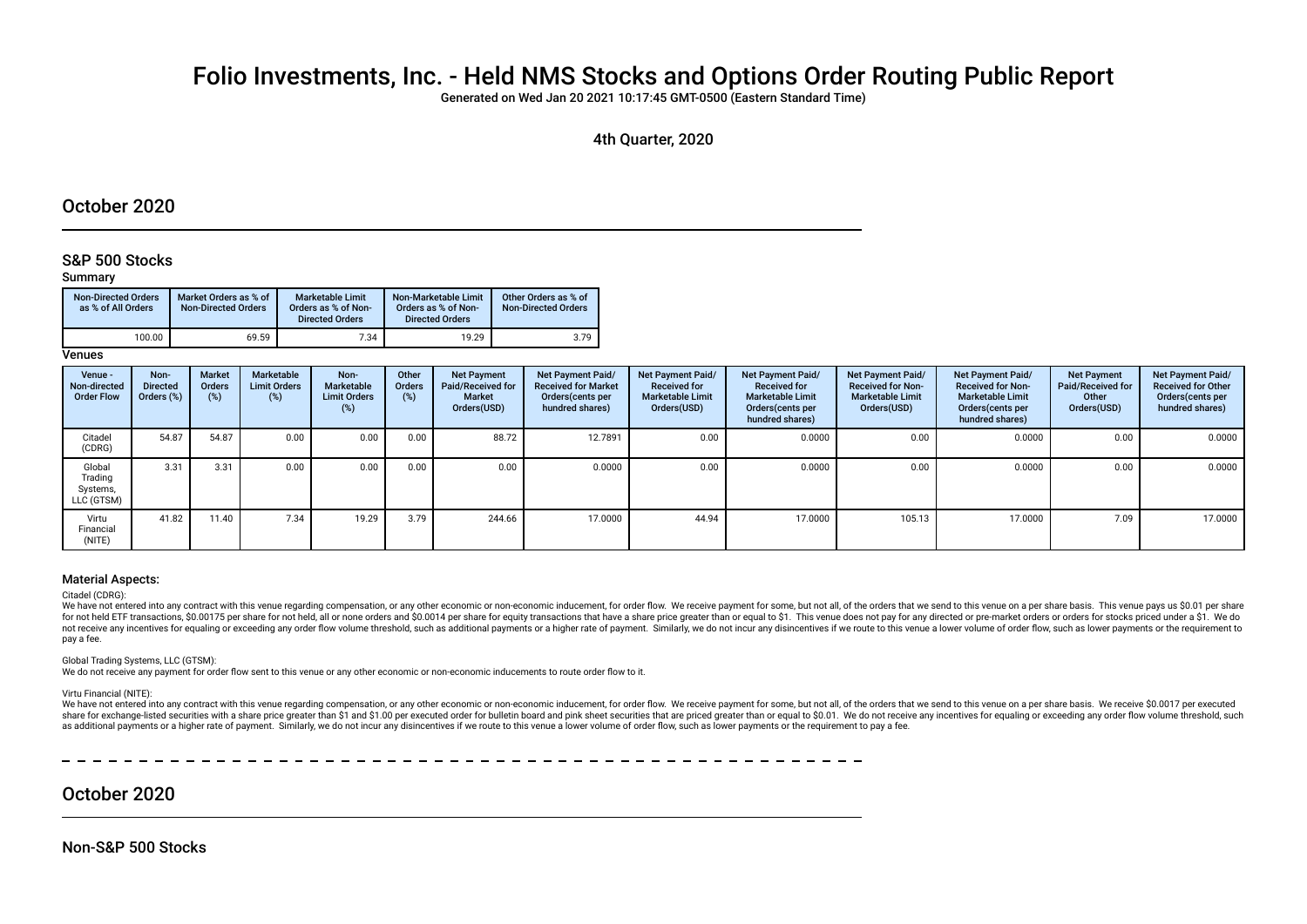### Summary

| <b>Non-Directed Orders</b><br>as % of All Orders | Market Orders as % of<br><b>Non-Directed Orders</b> | Marketable Limit<br>Orders as % of Non-<br><b>Directed Orders</b> | Non-Marketable Limit<br>Orders as % of Non-<br><b>Directed Orders</b> | Other Orders as % of<br><b>Non-Directed Orders</b> |  |
|--------------------------------------------------|-----------------------------------------------------|-------------------------------------------------------------------|-----------------------------------------------------------------------|----------------------------------------------------|--|
| 100.00                                           | 73.66                                               | 6.53                                                              | 13.14                                                                 | 6.67                                               |  |

## **Venues**

| Venue -<br>Non-directed<br><b>Order Flow</b> | Non-<br><b>Directed</b><br>Orders (%) | <b>Market</b><br>Orders<br>(%) | Marketable<br><b>Limit Orders</b><br>(%) | Non-<br>Marketable<br><b>Limit Orders</b><br>(%) | Other<br><b>Orders</b><br>(%) | <b>Net Payment</b><br>Paid/Received for<br><b>Market</b><br>Orders(USD) | Net Payment Paid/<br><b>Received for Market</b><br>Orders (cents per<br>hundred shares) | <b>Net Payment Paid/</b><br><b>Received for</b><br><b>Marketable Limit</b><br>Orders(USD) | Net Payment Paid/<br><b>Received for</b><br><b>Marketable Limit</b><br>Orders (cents per<br>hundred shares) | Net Payment Paid/<br><b>Received for Non-</b><br><b>Marketable Limit</b><br>Orders(USD) | Net Payment Paid/<br><b>Received for Non-</b><br><b>Marketable Limit</b><br>Orders (cents per<br>hundred shares) | <b>Net Payment</b><br>Paid/Received for<br>Other<br>Orders(USD) | Net Payment Paid/<br><b>Received for Other</b><br>Orders (cents per<br>hundred shares) |
|----------------------------------------------|---------------------------------------|--------------------------------|------------------------------------------|--------------------------------------------------|-------------------------------|-------------------------------------------------------------------------|-----------------------------------------------------------------------------------------|-------------------------------------------------------------------------------------------|-------------------------------------------------------------------------------------------------------------|-----------------------------------------------------------------------------------------|------------------------------------------------------------------------------------------------------------------|-----------------------------------------------------------------|----------------------------------------------------------------------------------------|
| Citadel<br>(CDEL)                            | 50.96                                 | 50.96                          | 0.00                                     | 0.00                                             | 0.00                          | 553.80                                                                  | 12.7610                                                                                 | 0.00                                                                                      | 0.0000                                                                                                      | 0.00                                                                                    | 0.0000                                                                                                           | 0.00                                                            | 0.0000                                                                                 |
| Global<br>Trading<br>Systems,<br>LLC (GTSM)  | 5.05                                  | 4.66                           | 0.10                                     | 0.29                                             | 0.00                          | 0.00                                                                    | 0.0000                                                                                  | 0.00                                                                                      | 0.0000                                                                                                      | 0.00                                                                                    | 0.0000                                                                                                           | 0.00                                                            | 0.0000                                                                                 |
| Virtu<br>Financial<br>(NITE)                 | 43.99                                 | 18.04                          | 6.42                                     | 12.85                                            | 6.67                          | 2.503.85                                                                | 9.9640                                                                                  | 836.42                                                                                    | 13.1473                                                                                                     | 908.46                                                                                  | 15.5903                                                                                                          | 238.68                                                          | 16.2642                                                                                |

### Material Aspects:

Citadel (CDEL):

We have not entered into any contract with this venue regarding compensation, or any other economic or non-economic inducement, for order flow. We receive payment for some, but not all, of the orders that we send to this v for not held ETF transactions, \$0,00175 per share for not held, all or none orders and \$0,0014 per share for equity transactions that have a share price greater than or equal to \$1. This yenue does not pay for any directed not receive any incentives for equaling or exceeding any order flow volume threshold, such as additional payments or a higher rate of payment. Similarly, we do not incur any disincentives if we route to this venue a lower pay a fee.

#### Global Trading Systems, LLC (GTSM):

We do not receive any payment for order flow sent to this venue or any other economic or non-economic inducements to route order flow to it.

#### Virtu Financial (NITE):

We have not entered into any contract with this venue regarding compensation, or any other economic or non-economic inducement, for order flow. We receive payment for some, but not all, of the orders that we send to this v share for exchange-listed securities with a share price greater than \$1 and \$1.00 per executed order for bulletin board and pink sheet securities that are priced greater than or equal to \$0.01. We do not receive any incent as additional payments or a higher rate of payment. Similarly, we do not incur any disincentives if we route to this venue a lower volume of order flow, such as lower payments or the requirement to pay a fee.

 $- - - - - -$ 

# October 2020

## **Options**

**Summary** 

| <b>Non-Directed Orders</b><br>as % of All Orders | Market Orders as % of<br><b>Non-Directed Orders</b> | <b>Marketable Limit</b><br>Orders as % of Non-<br><b>Directed Orders</b> | Non-Marketable Limit<br>Orders as % of Non-<br><b>Directed Orders</b> | Other Orders as % of<br><b>Non-Directed Orders</b> |
|--------------------------------------------------|-----------------------------------------------------|--------------------------------------------------------------------------|-----------------------------------------------------------------------|----------------------------------------------------|
|                                                  |                                                     |                                                                          |                                                                       |                                                    |

## **Venues**

Material Aspects: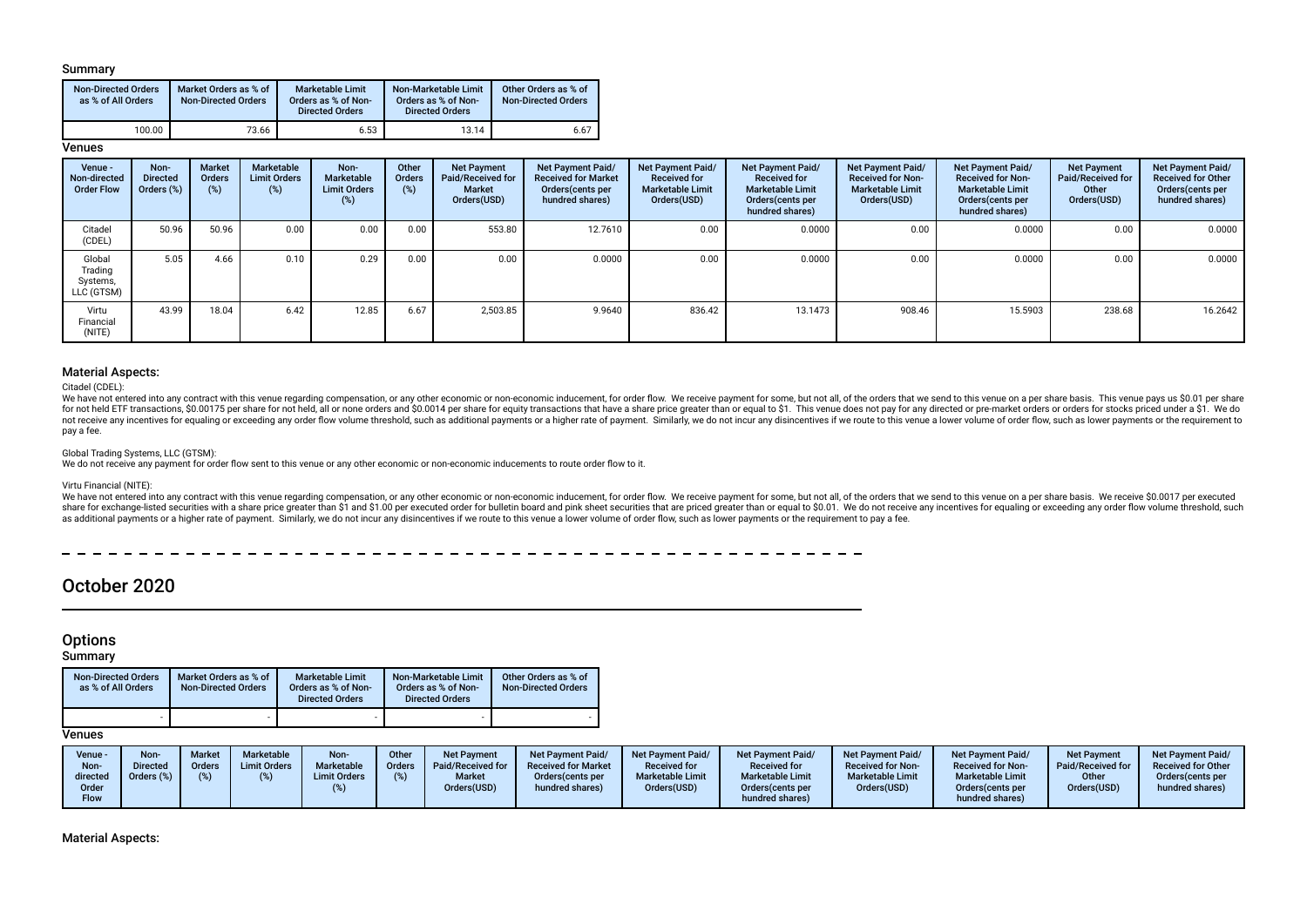# November 2020

## S&P 500 Stocks

Summary

| <b>Non-Directed Orders</b><br>as % of All Orders | Market Orders as % of<br><b>Non-Directed Orders</b> | <b>Marketable Limit</b><br>Orders as % of Non-<br><b>Directed Orders</b> | Non-Marketable Limit<br>Orders as % of Non-<br><b>Directed Orders</b> | Other Orders as % of<br><b>Non-Directed Orders</b> |
|--------------------------------------------------|-----------------------------------------------------|--------------------------------------------------------------------------|-----------------------------------------------------------------------|----------------------------------------------------|
| 100.00                                           | 78.13                                               | 6.91                                                                     | 12.94                                                                 | 2.01                                               |

Venues

| Venue -<br>Non-directed<br><b>Order Flow</b> | Non-<br><b>Directed</b><br>Orders (%) | Market<br><b>Orders</b><br>(%) | Marketable<br><b>Limit Orders</b><br>(%) | Non-<br>Marketable<br><b>Limit Orders</b><br>(%) | Other<br>Orders<br>$(\%)$ | <b>Net Payment</b><br>Paid/Received for<br>Market<br>Orders(USD) | <b>Net Payment Paid/</b><br><b>Received for Market</b><br>Orders(cents per<br>hundred shares) | Net Payment Paid/<br><b>Received for</b><br><b>Marketable Limit</b><br>Orders(USD) | Net Payment Paid/<br><b>Received for</b><br><b>Marketable Limit</b><br>Orders (cents per<br>hundred shares) | Net Payment Paid/<br><b>Received for Non-</b><br><b>Marketable Limit</b><br>Orders(USD) | Net Payment Paid/<br><b>Received for Non-</b><br><b>Marketable Limit</b><br>Orders(cents per<br>hundred shares) | <b>Net Payment</b><br>Paid/Received for<br>Other<br>Orders(USD) | Net Payment Paid/<br><b>Received for Other</b><br>Orders(cents per<br>hundred shares) |
|----------------------------------------------|---------------------------------------|--------------------------------|------------------------------------------|--------------------------------------------------|---------------------------|------------------------------------------------------------------|-----------------------------------------------------------------------------------------------|------------------------------------------------------------------------------------|-------------------------------------------------------------------------------------------------------------|-----------------------------------------------------------------------------------------|-----------------------------------------------------------------------------------------------------------------|-----------------------------------------------------------------|---------------------------------------------------------------------------------------|
| Citadel<br>(CDRG)                            | 59.95                                 | 59.95                          | 0.00                                     | 0.00                                             | 0.00                      | 102.20                                                           | 14.0000                                                                                       | 0.00                                                                               | 0.0000                                                                                                      | 0.00                                                                                    | 0.0000                                                                                                          | 0.00                                                            | 0.0000                                                                                |
| Global<br>Trading<br>Systems,<br>LLC (GTSM)  | 4.36                                  | 4.36                           | 0.00                                     | 0.00                                             | 0.00                      | 0.00                                                             | 0.0000                                                                                        | 0.00                                                                               | 0.0000                                                                                                      | 0.00                                                                                    | 0.0000                                                                                                          | 0.00                                                            | 0.0000                                                                                |
| Virtu<br>Financial<br>(NITE)                 | 35.70                                 | 13.83                          | 6.91                                     | 12.94                                            | 2.01                      | 337.63                                                           | 17.0000                                                                                       | 55.19                                                                              | 17.0000                                                                                                     | 110.99                                                                                  | 17.0000                                                                                                         | 16.66                                                           | 17.0000                                                                               |

## Material Aspects:

Citadel (CDRG):

We have not entered into any contract with this venue regarding compensation, or any other economic or non-economic inducement, for order flow. We receive payment for some, but not all, of the orders that we send to this v for not held ETF transactions, \$0.00175 per share for not held, all or none orders and \$0.0014 per share for equity transactions that have a share price greater than or equal to \$1. This venue does not pay for any directed not receive any incentives for equaling or exceeding any order flow volume threshold, such as additional payments or a higher rate of payment. Similarly, we do not incur any disincentives if we route to this venue a lower pay a fee.

#### Global Trading Systems, LLC (GTSM):

We do not receive any payment for order flow sent to this venue or any other economic or non-economic inducements to route order flow to it.

#### Virtu Financial (NITE):

We have not entered into any contract with this venue regarding compensation, or any other economic or non-economic inducement, for order flow. We receive payment for some, but not all, of the orders that we send to this v share for exchange-listed securities with a share price greater than \$1 and \$1.00 per executed order for bulletin board and pink sheet securities that are priced greater than or equal to \$0.01. We do not receive any incent as additional payments or a higher rate of payment. Similarly, we do not incur any disincentives if we route to this venue a lower volume of order flow, such as lower payments or the requirement to pay a fee.

#### 

# November 2020

## Non-S&P 500 Stocks

Summary

| <b>Non-Directed Orders</b><br>as % of All Orders | Market Orders as % of<br><b>Non-Directed Orders</b> | <b>Marketable Limit</b><br>Orders as % of Non-<br><b>Directed Orders</b> | Non-Marketable Limit<br>Orders as % of Non-<br><b>Directed Orders</b> | Other Orders as % of<br>Non-Directed Orders |
|--------------------------------------------------|-----------------------------------------------------|--------------------------------------------------------------------------|-----------------------------------------------------------------------|---------------------------------------------|
| 100.00                                           | 71.92                                               | 8.04                                                                     | 15.77                                                                 | 4.27                                        |

Venues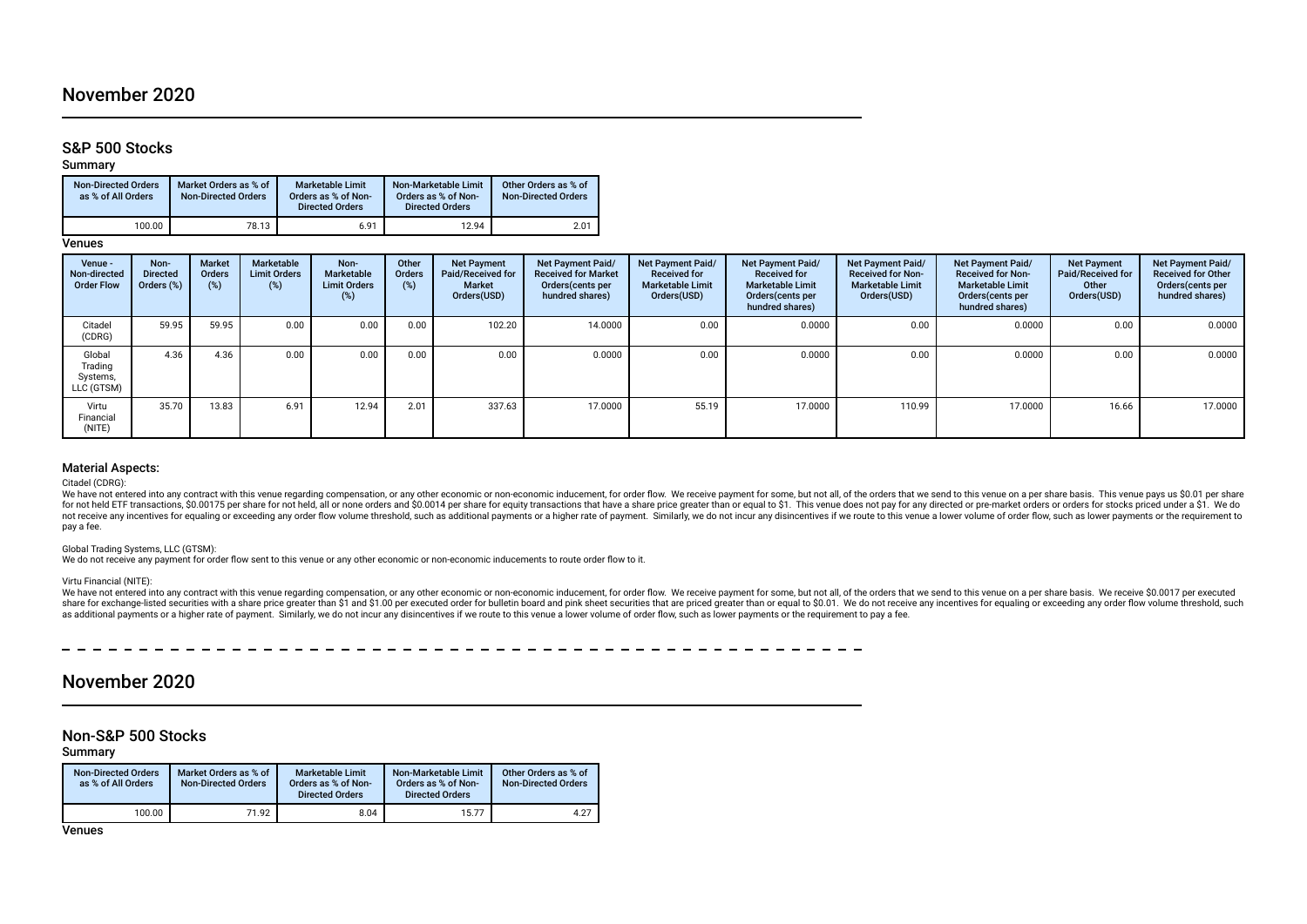| Venue -<br>Non-directed<br><b>Order Flow</b> | Non-<br><b>Directed</b><br>Orders (%) | <b>Market</b><br>Orders<br>(%) | Marketable<br><b>Limit Orders</b><br>(%) | Non-<br>Marketable<br><b>Limit Orders</b><br>(%) | Other<br><b>Orders</b><br>(%) | <b>Net Payment</b><br>Paid/Received for<br><b>Market</b><br>Orders(USD) | <b>Net Payment Paid/</b><br><b>Received for Market</b><br>Orders(cents per<br>hundred shares) | <b>Net Payment Paid/</b><br><b>Received for</b><br><b>Marketable Limit</b><br>Orders(USD) | Net Payment Paid/<br><b>Received for</b><br><b>Marketable Limit</b><br>Orders(cents per<br>hundred shares) | Net Payment Paid/<br><b>Received for Non-</b><br><b>Marketable Limit</b><br>Orders(USD) | Net Payment Paid/<br><b>Received for Non-</b><br><b>Marketable Limit</b><br>Orders (cents per<br>hundred shares) | <b>Net Payment</b><br>Paid/Received for<br>Other<br>Orders(USD) | Net Payment Paid/<br><b>Received for Other</b><br>Orders (cents per<br>hundred shares) |
|----------------------------------------------|---------------------------------------|--------------------------------|------------------------------------------|--------------------------------------------------|-------------------------------|-------------------------------------------------------------------------|-----------------------------------------------------------------------------------------------|-------------------------------------------------------------------------------------------|------------------------------------------------------------------------------------------------------------|-----------------------------------------------------------------------------------------|------------------------------------------------------------------------------------------------------------------|-----------------------------------------------------------------|----------------------------------------------------------------------------------------|
| Citadel<br>(CDEL)                            | 49.66                                 | 49.63                          | 0.02                                     | 0.01                                             | 0.00                          | 640.45                                                                  | 12.8275                                                                                       | 3.50                                                                                      | 14.0000                                                                                                    | 1.40                                                                                    | 14.0000                                                                                                          | 0.00                                                            | 0.0000                                                                                 |
| Global<br>Trading<br>Systems,<br>LLC (GTSM)  | 4.87                                  | 4.38                           | 0.08                                     | 0.39                                             | 0.02                          | 0.00                                                                    | 0.0000                                                                                        | 0.00                                                                                      | 0.0000                                                                                                     | 0.00                                                                                    | 0.0000                                                                                                           | 0.00                                                            | 0.0000                                                                                 |
| Virtu<br>Financial<br>(NITE)                 | 45.47                                 | 17.91                          | 7.94                                     | 15.37                                            | 4.25                          | 2.670.19                                                                | 13.2563                                                                                       | 780.13                                                                                    | 9.5148                                                                                                     | 1,086.80                                                                                | 15.2571                                                                                                          | 312.44                                                          | 17,0000                                                                                |

#### Material Aspects:

#### Citadel (CDEL):

We have not entered into any contract with this venue regarding compensation, or any other economic or non-economic inducement, for order flow. We receive payment for some, but not all, of the orders that we send to this v for not held ETF transactions, \$0.00175 per share for not held, all or none orders and \$0.0014 per share for equity transactions that have a share price greater than or equal to \$1. This venue does not pay for any directed not receive any incentives for equaling or exceeding any order flow volume threshold, such as additional payments or a higher rate of payment. Similarly, we do not incur any disincentives if we route to this venue a lower pay a fee.

#### Global Trading Systems, LLC (GTSM):

We do not receive any payment for order flow sent to this venue or any other economic or non-economic inducements to route order flow to it.

#### Virtu Financial (NITE):

We have not entered into any contract with this venue regarding compensation, or any other economic or non-economic inducement, for order flow. We receive payment for some, but not all, of the orders that we send to this v share for exchange-listed securities with a share price greater than \$1 and \$1.00 per executed order for bulletin board and pink sheet securities that are priced greater than or equal to \$0.01. We do not receive any incent as additional payments or a higher rate of payment. Similarly, we do not incur any disincentives if we route to this venue a lower volume of order flow, such as lower payments or the requirement to pay a fee.

# November 2020

## **Options**

**Summary** 

| <b>Non-Directed Orders</b><br>as % of All Orders | Market Orders as % of<br><b>Non-Directed Orders</b> | <b>Marketable Limit</b><br>Orders as % of Non-<br><b>Directed Orders</b> | Non-Marketable Limit<br>Orders as % of Non-<br><b>Directed Orders</b> | Other Orders as % of<br><b>Non-Directed Orders</b> |
|--------------------------------------------------|-----------------------------------------------------|--------------------------------------------------------------------------|-----------------------------------------------------------------------|----------------------------------------------------|
| ۰                                                |                                                     |                                                                          |                                                                       |                                                    |

Venues

| Venue -<br>Non-<br>directed | <b>Non</b><br><b>Directed</b><br>Orders (%) | <b>Market</b><br>Orders<br>(%) | Marketable<br><b>Limit Orders</b> | Non-<br><b>Marketable</b><br><b>Limit Orders</b> | Other<br><b>Orders</b> | <b>Net Payment</b><br>Paid/Received for<br><b>Market</b> | <b>Net Payment Paid/</b><br><b>Received for Market</b><br>Orders (cents per | <b>Net Payment Paid/</b><br><b>Received for</b><br><b>Marketable Limit</b> | Net Payment Paid/<br><b>Received for</b><br><b>Marketable Limit</b> | <b>Net Payment Paid/</b><br><b>Received for Non-</b><br><b>Marketable Limit</b> | Net Payment Paid/<br><b>Received for Non-</b><br><b>Marketable Limit</b> | <b>Net Payment</b><br>Paid/Received for<br>Other | <b>Net Payment Paid/</b><br><b>Received for Other</b><br>Orders(cents per |
|-----------------------------|---------------------------------------------|--------------------------------|-----------------------------------|--------------------------------------------------|------------------------|----------------------------------------------------------|-----------------------------------------------------------------------------|----------------------------------------------------------------------------|---------------------------------------------------------------------|---------------------------------------------------------------------------------|--------------------------------------------------------------------------|--------------------------------------------------|---------------------------------------------------------------------------|
| Order<br>Flow               |                                             |                                |                                   |                                                  |                        | Orders(USD)                                              | hundred shares)                                                             | Orders(USD)                                                                | Orders (cents per<br>hundred shares)                                | Orders(USD)                                                                     | Orders(cents per<br>hundred shares)                                      | Orders(USD)                                      | hundred shares)                                                           |

### Material Aspects:

# December 2020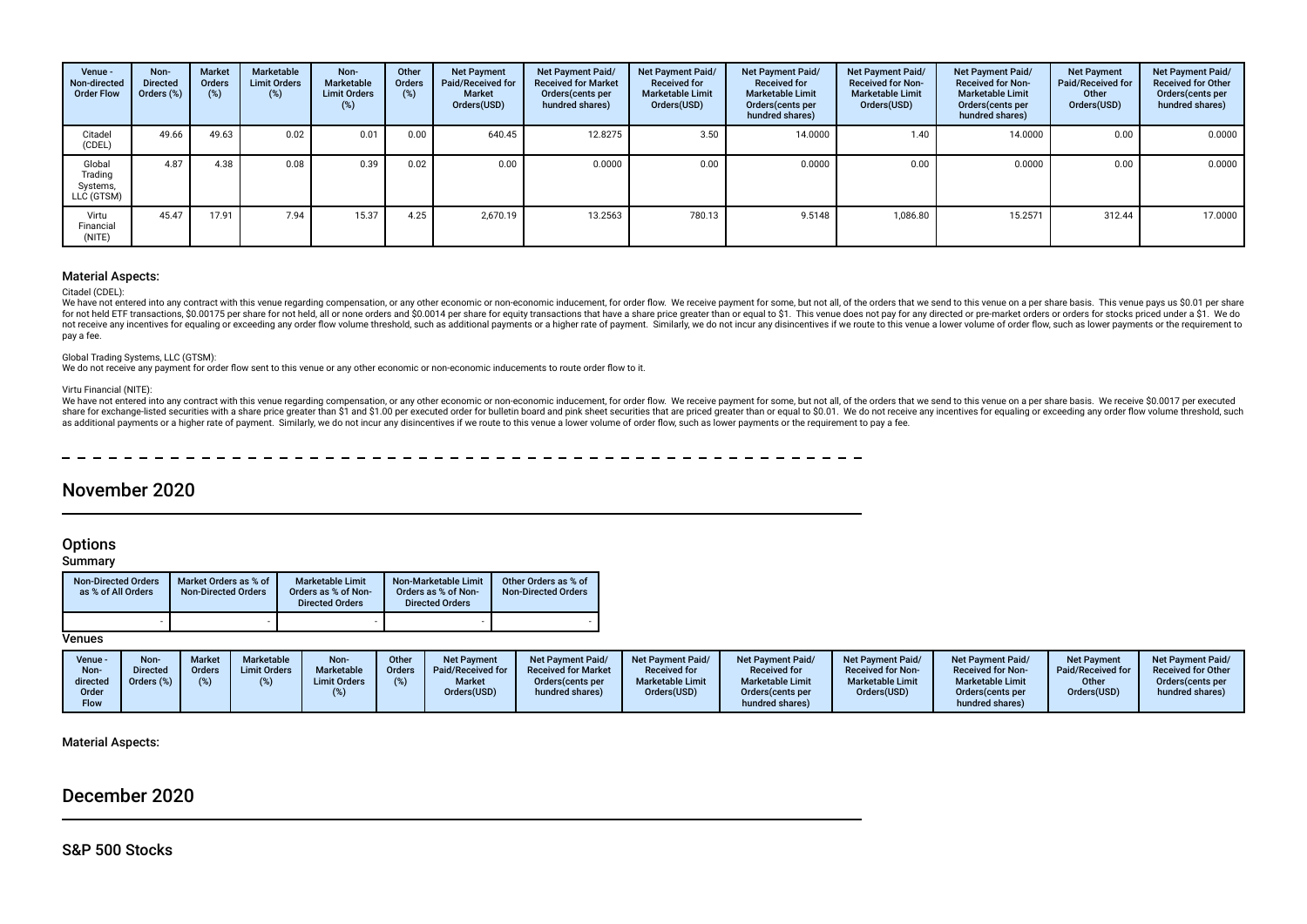### Summary

| <b>Non-Directed Orders</b><br>as % of All Orders | Market Orders as % of<br><b>Non-Directed Orders</b> | Marketable Limit<br>Orders as % of Non-<br><b>Directed Orders</b> | Non-Marketable Limit<br>Orders as % of Non-<br><b>Directed Orders</b> | Other Orders as % of<br><b>Non-Directed Orders</b> |
|--------------------------------------------------|-----------------------------------------------------|-------------------------------------------------------------------|-----------------------------------------------------------------------|----------------------------------------------------|
| 100.00                                           | 79.49                                               | 5.82                                                              | 12.63                                                                 | 2.05                                               |

## **Venues**

| Venue -<br>Non-directed<br><b>Order Flow</b> | Non-<br><b>Directed</b><br>Orders (%) | <b>Market</b><br>Orders<br>(%) | Marketable<br><b>Limit Orders</b><br>$(\%)$ | Non-<br>Marketable<br><b>Limit Orders</b><br>$(\%)$ | Other<br>Orders<br>(%) | <b>Net Payment</b><br>Paid/Received for<br><b>Market</b><br>Orders(USD) | Net Payment Paid/<br><b>Received for Market</b><br>Orders(cents per<br>hundred shares) | Net Payment Paid/<br><b>Received for</b><br><b>Marketable Limit</b><br>Orders(USD) | <b>Net Payment Paid/</b><br><b>Received for</b><br><b>Marketable Limit</b><br>Orders (cents per<br>hundred shares) | Net Payment Paid/<br><b>Received for Non-</b><br><b>Marketable Limit</b><br>Orders(USD) | Net Payment Paid/<br><b>Received for Non-</b><br><b>Marketable Limit</b><br>Orders (cents per<br>hundred shares) | <b>Net Payment</b><br>Paid/Received for<br>Other<br>Orders(USD) | Net Payment Paid/<br><b>Received for Other</b><br>Orders(cents per<br>hundred shares) |
|----------------------------------------------|---------------------------------------|--------------------------------|---------------------------------------------|-----------------------------------------------------|------------------------|-------------------------------------------------------------------------|----------------------------------------------------------------------------------------|------------------------------------------------------------------------------------|--------------------------------------------------------------------------------------------------------------------|-----------------------------------------------------------------------------------------|------------------------------------------------------------------------------------------------------------------|-----------------------------------------------------------------|---------------------------------------------------------------------------------------|
| Citadel<br>(CDRG)                            | 63.70                                 | 63.66                          | 0.00                                        | 0.04                                                | 0.00                   | 78.73                                                                   | 12.6503                                                                                | 0.00                                                                               | 0.0000                                                                                                             | 0.48                                                                                    | 17.5000                                                                                                          | 0.00                                                            | 0.0000                                                                                |
| Global<br>Trading<br>Systems,<br>LLC (GTSM)  | 3.16                                  | 2.91                           | 0.20                                        | 0.04                                                | 0.00                   | 0.00                                                                    | 0.0000                                                                                 | 0.00                                                                               | 0.0000                                                                                                             | 0.00                                                                                    | 0.0000                                                                                                           | 0.00                                                            | 0.0000                                                                                |
| Virtu<br>Financial<br>(NITE)                 | 33.14                                 | 12.92                          | 5.62                                        | 12.55                                               | 2.05                   | 237.84                                                                  | 17.0000                                                                                | 55.84                                                                              | 17.0000                                                                                                            | 83.94                                                                                   | 17.0000                                                                                                          | 26.35                                                           | 17.0000                                                                               |

### Material Aspects:

Citadel (CDRG):

We have not entered into any contract with this venue regarding compensation, or any other economic or non-economic inducement, for order flow. We receive payment for some, but not all, of the orders that we send to this v for not held ETF transactions, \$0,00175 per share for not held, all or none orders and \$0,0014 per share for equity transactions that have a share price greater than or equal to \$1. This yenue does not pay for any directed not receive any incentives for equaling or exceeding any order flow volume threshold, such as additional payments or a higher rate of payment. Similarly, we do not incur any disincentives if we route to this venue a lower pay a fee.

#### Global Trading Systems, LLC (GTSM):

We do not receive any payment for order flow sent to this venue or any other economic or non-economic inducements to route order flow to it.

#### Virtu Financial (NITE):

We have not entered into any contract with this venue regarding compensation, or any other economic or non-economic inducement, for order flow. We receive payment for some, but not all, of the orders that we send to this v share for exchange-listed securities with a share price greater than \$1 and \$1.00 per executed order for bulletin board and pink sheet securities that are priced greater than or equal to \$0.01. We do not receive any incent as additional payments or a higher rate of payment. Similarly, we do not incur any disincentives if we route to this venue a lower volume of order flow, such as lower payments or the requirement to pay a fee.

 $- - - - - -$ 

# December 2020

## Non-S&P 500 Stocks

Summary

| <b>Non-Directed Orders</b><br>as % of All Orders | Market Orders as % of<br><b>Non-Directed Orders</b> | <b>Marketable Limit</b><br>Orders as % of Non-<br><b>Directed Orders</b> | Non-Marketable Limit<br>Orders as % of Non-<br><b>Directed Orders</b> | Other Orders as % of<br><b>Non-Directed Orders</b> |
|--------------------------------------------------|-----------------------------------------------------|--------------------------------------------------------------------------|-----------------------------------------------------------------------|----------------------------------------------------|
| 100.00                                           | 74.47                                               | 7.69                                                                     | 14.97                                                                 | 2.87                                               |

## **Venues**

| Venue -<br>Non-directed<br><b>Order Flow</b> | Non-<br><b>Directed</b><br>Orders (%) | <b>Market</b><br>Orders | <b>Marketable</b><br><b>Limit Orders</b><br>$(\%)$ | Non-<br><b>Marketable</b><br><b>Limit Orders</b> | Other<br><b>Orders</b><br>(%) | <b>Net Payment</b><br>Paid/Received for<br><b>Market</b><br>Orders(USD) | <b>Net Payment Paid/</b><br><b>Received for Market</b><br>Orders (cents per<br>hundred shares) | <b>Net Payment Paid/</b><br><b>Received for</b><br><b>Marketable Limit</b><br>Orders(USD) | <b>Net Payment Paid/</b><br><b>Received for</b><br><b>Marketable Limit</b><br>Orders (cents per<br>hundred shares) | <b>Net Payment Paid/</b><br><b>Received for Non-</b><br><b>Marketable Limit</b><br>Orders(USD) | <b>Net Payment Paid/</b><br><b>Received for Non-</b><br><b>Marketable Limit</b><br>Orders (cents per<br>hundred shares) | <b>Net Payment</b><br>Paid/Received for<br>Other<br>Orders(USD) | <b>Net Payment Paid/</b><br><b>Received for Other</b><br>Orders (cents per<br>hundred shares) |
|----------------------------------------------|---------------------------------------|-------------------------|----------------------------------------------------|--------------------------------------------------|-------------------------------|-------------------------------------------------------------------------|------------------------------------------------------------------------------------------------|-------------------------------------------------------------------------------------------|--------------------------------------------------------------------------------------------------------------------|------------------------------------------------------------------------------------------------|-------------------------------------------------------------------------------------------------------------------------|-----------------------------------------------------------------|-----------------------------------------------------------------------------------------------|
| Citadel<br>'CDEL)                            | 51.27                                 | 51.11                   | 0.07                                               | 0.08                                             | 0.01                          | 698.06                                                                  | 12.4979                                                                                        | 14.12                                                                                     | 4.6937                                                                                                             | 8.18                                                                                           | 14.8566                                                                                                                 | 0.34                                                            | 14,0000                                                                                       |